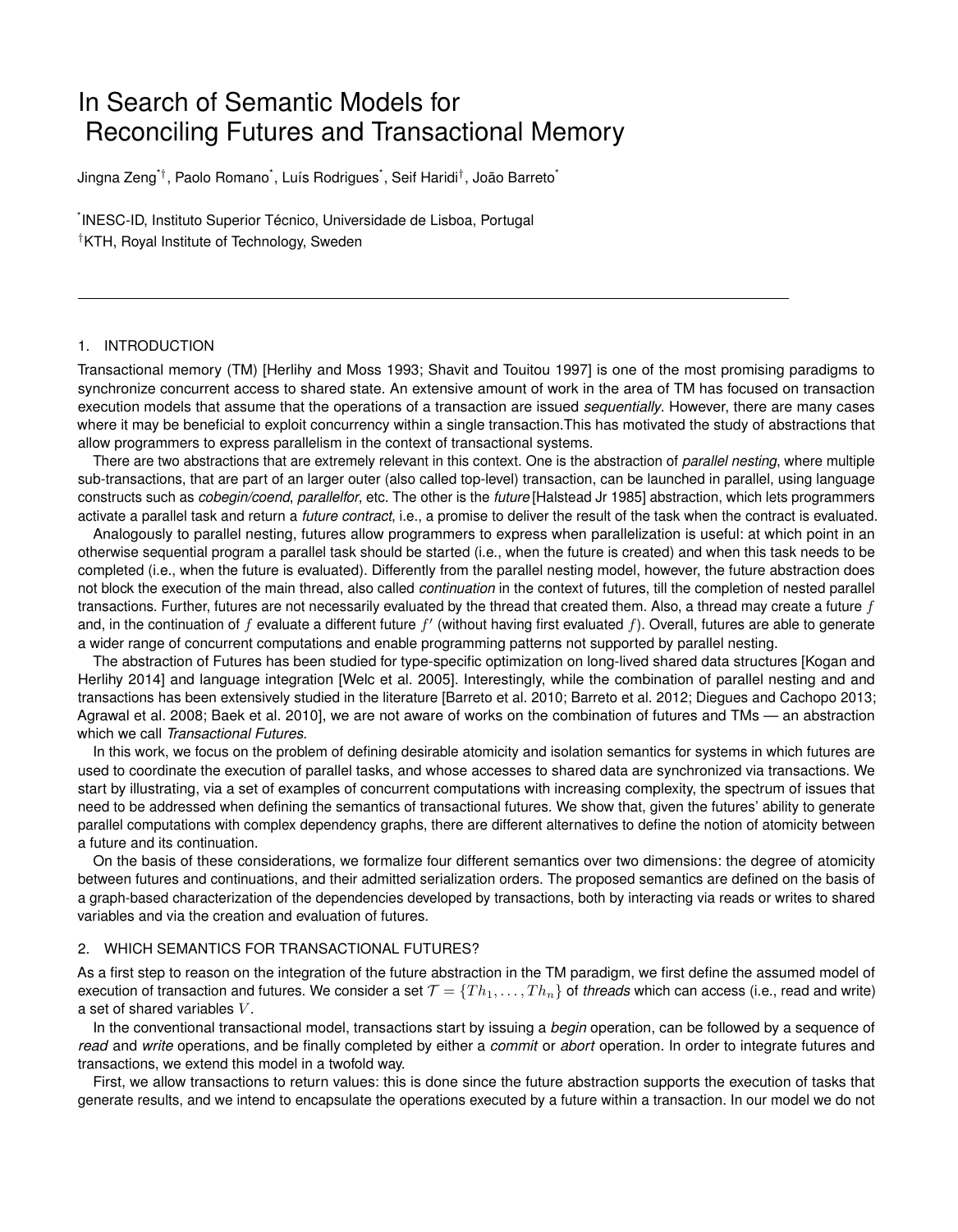formulate any assumption on the domain of the values returned by transactions nor on the logic used to determine them (e.g., it may be non-deterministic).

Second, we allow transactions to issue, besides reads and writes, two additional operations: *submit* and *evaluate*. These two primitives allow, respectively, for submitting and evaluating transactional futures, i.e., transactions encapsulated in a future that can run in parallel with the thread that submitted them. We consider in our model, future submitting and evaluating can only be done in a transaction. The *submit* operation takes as input a transaction *T*, activates a parallel thread in which it runs *T*, and returns a *future* object  $f \in \mathcal{F}$ . The returned future object  $f$  can be passed as input parameter to the operation *evaluate*. This primitive blocks until the transaction associated with the future *f* has completed its execution, and returns the value generated by the transaction. As typical TM environments, we assume that if a transaction fails due to conflict, it is re-executed automatically. This implies that if an *evaluate* primitive associated with transaction *T* returns, then *T* has either been committed (possibly after several failures due to conflicts and subsequent re-executions) or *T* has aborted due to an explicit decision of the program to abort *T* (via the *abort* operation).

Transactions activated by threads which do not run in the context of a future are denoted *top-level* transactions. It is easy to see that our transaction execution model supports an arbitrary deep nesting of calls to transactional futures in a top-level transaction. Also, a transactional future *T<sup>F</sup>* can be uniquely associated with one top-level transaction *T<sup>s</sup>* within whose context  $T_F$  is submitted, and with one top-level transaction  $T_e$  within whose context  $T_F$  is evaluated. Importantly, note that our model does not require transactional futures to be evaluated by the same transaction/thread that submit them, i.e. possibly  $T_s \neq T_e$ .



Fig. 1: A Simple Example of Transactional Futures



Fig. 4: Top-level Transactions Communicate via an Escaping Transactional Future





Fig. 2: Concurrent Computation not Supported by Parallel Nesting



Fig. 5: FSG of the History in Fig. 1

Fig. 3: Escaping Transactional Future within same Top-level Transaction



Fig. 6: FSG+ of the History in Fig. 4

### 2.1 A Basic Example

Figure 1 illustrates a simple example usage of transactional futures, which allows us to set the ground in our search for the expectable semantics when integrating futures and transactions. The top-level transaction *T* first writes value 1 to variable *X* and then submits a transactional future *T<sup>F</sup>* , which reads and increments *X* by 1. In parallel with *T<sup>F</sup>* , i.e., before evaluating it, transaction *T* also reads and increments *X* by 1. Finally, after evaluating *T<sup>F</sup>* , *T* reads *X* and writes its value to variable *Y* .

Given the simplicity of this scenario, it is intuitive to define both which sets of operations should be executed atomically and which are their admissible serialization orders, i.e., the read and write operations by *T<sup>F</sup>* should be serialized all before or all after the operations executed by thread running *T* after the creation of of *T<sup>F</sup>* and before its evaluation. We call this subsequence of operations of *T* the continuation of  $T_F$ , and denote it as  $C(T_F)$ .

In this example, serialization orders  $T_F \to \mathcal{C}(T_F)$  and  $\mathcal{C}(T_F) \to T_F$  provide the same outcome, because the operations executed by  $T_F$  and  $C(T_F)$  commute. Clearly this may not the case in general, e.g., if  $T_F$  had to write  $X = 10 \cdot X$  instead of  $X + 1$ , different serializations would provide different outcomes. In cases where the serialization order of  $T_F$  and  $C(T_F)$  is relevant, it is desirable to allow programmers to specify additional restrictions on the serialization order of transactional futures and of their continuations. In this sense, in order to ensure equivalence with a sequential version of the program (not using futures), a simple solution is to impose the serialization of the operations issued by  $T_F$  before the ones by  $C(T_F)$ . However, in some cases other serializations may also be meaningful.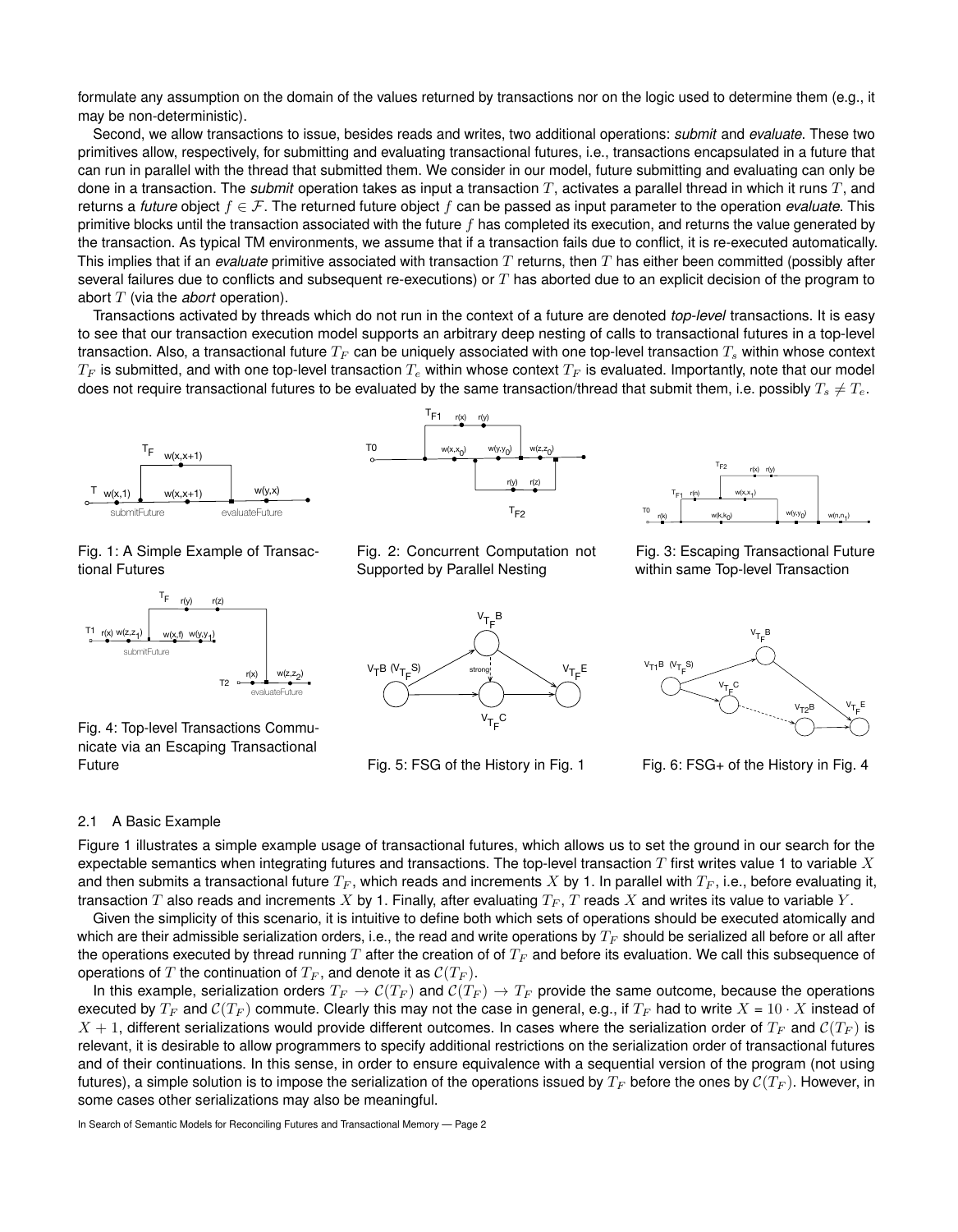These considerations lead us to consider two different semantics regarding the perceived ordering of operations within transactional futures:

*• Weakly Ordered Transactional Futures*: A future and its continuation should appear as executed atomically, i.e. the future should be serialized before or after its continuation.

*• Strongly Ordered Transactional Futures*: A future and its continuation should appear as executed atomically with the future serialized before its continuation.

Finally, in the example of Figure 1, it is natural to expect that the presence of future  $T_F$  is hidden to other top-level transactions, which should globally appear as mutually atomic.

### 2.2 Beyond parallel nesting

The simple example considered above could also have been implemented using parallel nesting [Agrawal et al. 2008]. However, as already mentioned, futures support a broader class of concurrent computations than parallel nesting. Futures, in fact, do not force blocking the "main" thread while the nested transactions execute in parallel, but rather allow for the arbitrary interleaving of submissions and evaluations of different futures. In the following we provide a set of examples that illustrate this increased flexibility of the future abstraction, and analyze the issue of defining adequate atomicity semantics when coping with some of the complex concurrency patterns supported by futures.

**Submitting futures from a continuation.** Figure 2 presents an example of a parallel computation that can be generated by futures but that cannot be expressed by parallel nesting: after submitting future  $T_{F1}$ ,  $T_0$  writes variable  $X$  in  $T_{F1}$ 's continuation, and before evaluating  $T_{F1}$ , it submits a second future  $T_{F2}$  and writes to Y. Finally,  $T_0$  writes variable Z, evaluates  $T_{F2}$  and commits.

Regarding atomicity between futures and continuations, we argue that in such a scenario the natural semantics is to enforce the atomicity of the writes to X and Y by  $T_0$  with respect to the operations issued by  $T_{F1}$ , i.e., either  $w(x,x_0) \to w(y,y_0) \to r(x)$  $\rightarrow$  r(y), or r(x)  $\rightarrow$  r(y)  $\rightarrow$  w(x,x<sub>0</sub>)  $\rightarrow$  w(y,y<sub>0</sub>). Equivalently,  $T_{F2}$  should not be serialized between the write to *Y* and the one to *Z* by  $T_0$ , i.e., either w(y,y<sub>0</sub>)  $\to$  w(z,z<sub>0</sub>)  $\to$  r(y)  $\to$  r(z), or r(y)  $\to$  r(z)  $\to$  w(y,y<sub>0</sub>)  $\to$  w(z,z<sub>0</sub>). In this case, it is worth highlighting that the continuations of  $T_{F1}$  and  $T_{F2}$  are partially overlapping (they share the write to Y), yet distinct.

**Escaping transactional futures.** Interestingly, futures may escape the transactional context in which they were activated. We show a first example of escaping futures in Figure 3, in which the transactional future  $T_{F2}$  is activated by the transactional future  $T_{F1}$ . The latter issues a write on X, but commits without evaluating  $T_{F2}$ , whose reference is communicated to  $T_0$  via  $T_{F1}$ 's return value. Next,  $T_0$  issues a write on  $Y$  and evaluates  $T_{F2}$ .

This example highlights that the definition of continuation for escaping transactional futures is very subtle. For this example, we argue that the natural continuation of  $T_{F2}$ , i.e., the sequence of causally-related operations that leads from the start of  $T_{F2}$ 's continuation to its evaluation, is composed by the write on X by  $T_{F1}$  and by the write on Y by  $T_0$ , i.e. it spans two transactional futures (associated with the same top-level transaction). Hence, the reads issued by  $T_{F2}$  should observe either both writes on *X* and *Y* (by, resp.,  $T_{F1}$  and  $T_0$ ) or none of them.

Figure 4 depicts another interesting programming pattern in which escaping transactional futures are used as a complementary communication means (in addition to shared variables) by two distinct top-level transactions. In this case, the top-level transaction  $T_1$  submits a transactional future  $T_F$ . In  $T_F$ 's continuation,  $T_1$  writes a reference of the future returned by *submit*( $T_F$ ) to variable X, writes to Y and commits. If a weak ordering semantics is specified for *T<sup>F</sup>* , it is possible to serialize *T<sup>F</sup>* after these writes by  $T_1$ . This allows  $T_1$  to commit without having to block waiting for  $T_F$  to commit first<sup>1</sup>, making the reference to  $T_F$  available to other top-level transactions possibly executing on different threads, e.g.,  $T_2$  in Figure 4.

In fact, the example of Figure 4 spotlights another interesting scenario for which it is even less obvious to determine which operations should be considered as part of the continuation of a transactional future.

On the one hand, following the same rationale used when analyzing the example of Figure 3, one may argue that by communicating the reference to *T<sup>F</sup>* via *X*, a logical causality has been established between the write operations to *X* and *Y* by  $T_1$  and the operations issued by  $T_2$  before evaluating  $T_F$ . Despite spanning two top-level transactions, these operations represent a chain of causally related events that led to the evaluation of *T<sup>F</sup>* . If they were, in the light of this reasoning, considered as continuation of  $T_F$ , then they would have to appear as an atomic block to  $T_F$ . We refer to this atomicity model, which we will define more rigorously in the next section, as *strongly atomic continuation*.

On the other hand, the above example could be easily generalized to include in the continuation of  $T_F$ , after  $T_1$  and before *T*2, an arbitrarily long chain of sequential transactions propagating the reference to *T<sup>F</sup>* to each other. One may hence argue that requiring futures to observe the execution of arbitrary large sets of top-level transactions as atomic may be as an overly

<sup>&</sup>lt;sup>1</sup>This would be necessary is a strong ordering semantic were specified for  $T_F$ , since, in this case, it could not be otherwise guaranteed that  $T_1$  observes all the writes possibly issued by *T<sup>F</sup>* unless *T<sup>F</sup>* completes its execution.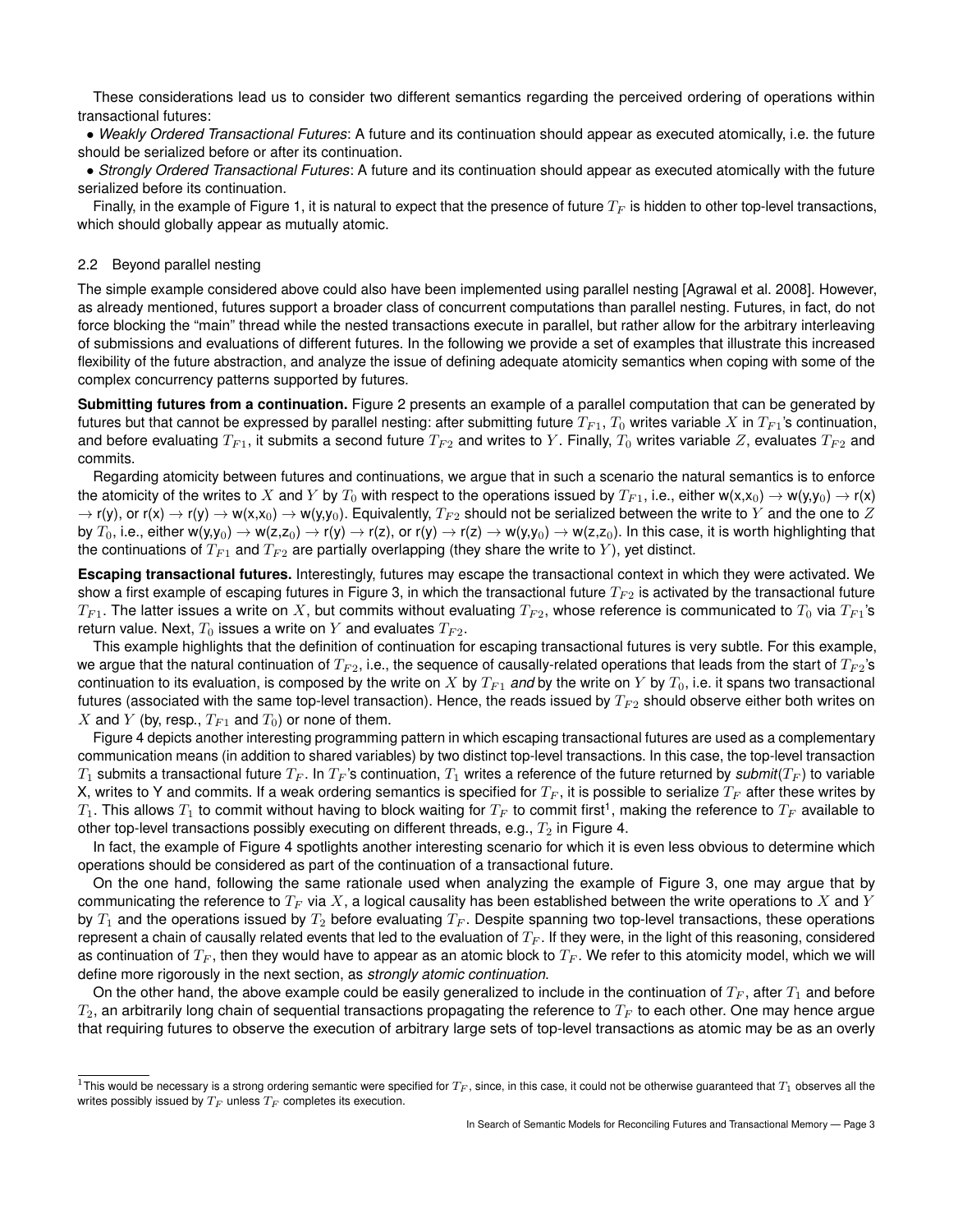restrictive, and arguably impractical, constraint. This leads us to consider more relaxed atomicity semantics, which limit the boundaries of a continuation to its encompassing top-level transaction. We term these semantics *weakly atomic continuation*.

# 3. FORMALIZING THE SEMANTICS OF TRANSACTIONAL FUTURES

The first step to formalize the concept of atomicity between transactional futures is to introduce a framework to specify rigorously what is a continuation, and to establish the set of feasible serialization orders among transactional futures and continuations. To this end we introduce a graph-based characterization, called Future Serialization Graph (FSG). Let *H*(*T , S*) be a history defined over: i) a set of transactions  $\mathcal{T} = \mathcal{T}_{top} \cup \mathcal{T}_{fut}$ , where  $\mathcal{T}_{top}$  denotes the set of top-level transactions and  $\mathcal{T}_{fut}$  denotes the set of transactional futures; ii) a partial order *S* over the operations of the transactions in  $\mathcal{T}$ . FSG( $\mathcal{H}$ ) is defined as a directed graph having the following set of vertexes:

- (1) a vertex  $V_T^B$  for each transaction  $T\in\mathcal{T}$ , which is associated with all the operations executed by  $T$  since its begin until the first occurrence of the first of the following operations *{submit*, *evaluate*, *abort*, *commit}*
- (2) for each transactional future  $T \in \mathcal{T}_{fut}$ , two additional vertexes are defined:
	- (a)  $V_T^C$ , which is associated with the sequence of read/write operations executed by the thread that submitted the future  $T$ , after *T*0 *s* submission and until the first occurrence of *{submit*, *evaluate*, *abort*, *commit}*;
	- (b)  $\ V_F^E$ , which is associated with the sequence of operations issued by some thread that starts with the evaluation of Future *T* and ends with the first occurrence of *{submit*, *evaluate*, *abort*, *commit}*;

and the following edges:

- (1) An edge  $V1 \rightarrow V2$  for each pair  $V1$ ,  $V2$  of vertexes in FSG s.t.  $V1$  and  $V2$  are executed by the same thread t and t executes  $V1$  before  $V2$ .
- (2) An edge  $V_T^S \to V_T^B$  for each transactional future  $T \in \mathcal{T}_{fut}$ , where we have denoted with  $V_T^S$  the vertex associated with the operation *submit*(*T*), i.e., transactional futures have to be serialized after their submission. Note that, if we denote with *Tsub* the transaction that submitted the transactional future  $T$ , then  $V^S_T$  coincides either with i)  $V^B_{T_{sub}}$  if  $T$  is the first transactional future submitted by  $T_{sub}$ , or ii) with some vertex  $\overline{V_{T'}^G}$  associated with the continuation of some transactional future  $T'$  that *Tsub* submitted before *T*.
- (3) An edge  $V_T^B\to V_T^E$  for each transactional future  $T\in \mathcal{T}_{fut}$ , i.e., transactional futures have to be serialized before their evaluation.
- (4) An edge  $T:V_T^B\to V_T^C$  for each strongly ordered transactional future  $T\in \mathcal{T}_{fut}$ , i.e., strongly ordered transactional futures must serialize before their continuations.

For the sake of clarity, Figure 5 shows the FSG of the example reported in Figure 1.

**Inclusion of operations in transactions.** Based on the information encoded in the FSG we can start defining the notion of inclusion of operations into a transaction. The key subtlety here is that, since our model supports escaping transactional futures, we need to treat their operations differently from the ones of non-escaping transactional futures. We say that an operation *op* is included in a transaction *T* if there exists a path in the FSG from the vertex associated with the begin of *T* to the vertex associated with the commit/abort of *T* that passes via the vertex associated with *op*. In other words, we include in a transaction *T* all and only the operations issued by *T* and by any non-escaping future submitted by *T* and, recursively, by *T*'s futures.

**Strongly and Weakly Atomic Continuations.** Let us now identify, given a transactional future *T*, which operations should be associated with its continuation *C*(*T*). Recall that, intuitively, we aim at defining the continuation of a transactional future *T*, submitted by a thread  $T_h$ , as the sequence of causally related operations that lead to the evaluation of  $T$ , starting from the first operation issued by *T<sup>h</sup>* after having submitted the future.

The edges so far included in the FSG allows to capture the partial ordering relations established among transactions due to the use of *submit* and *evaluate* primitives on transactional futures. As already discussed, however, in the transactional future model, transactions can communicate references to futures by writing to shared memory. To tackle this issue, and capture also this form of causal dependencies, it is necessary to include in the FSG also the set of read-after-write data dependencies developed by transactions. We call this extension of the FSG, FSG+.

We can now define the notion of strongly and weakly atomic continuations, which we had informally introduced in the previous section:

*• Strongly Atomic Continuation.* The strongly atomic continuation of a transactional future *<sup>T</sup>*, *<sup>C</sup>Strong*(*T*), is the set of vertexes contained by the paths of the FSG+ that connect  $V^C_T$  to  $V^E_T$ .

*• Weakly Atomic Continuation.* The weakly atomic continuation of a transactional future *<sup>T</sup>*, *<sup>C</sup>W eak*(*T*), is the set of vertexes

In Search of Semantic Models for Reconciling Futures and Transactional Memory — Page 4